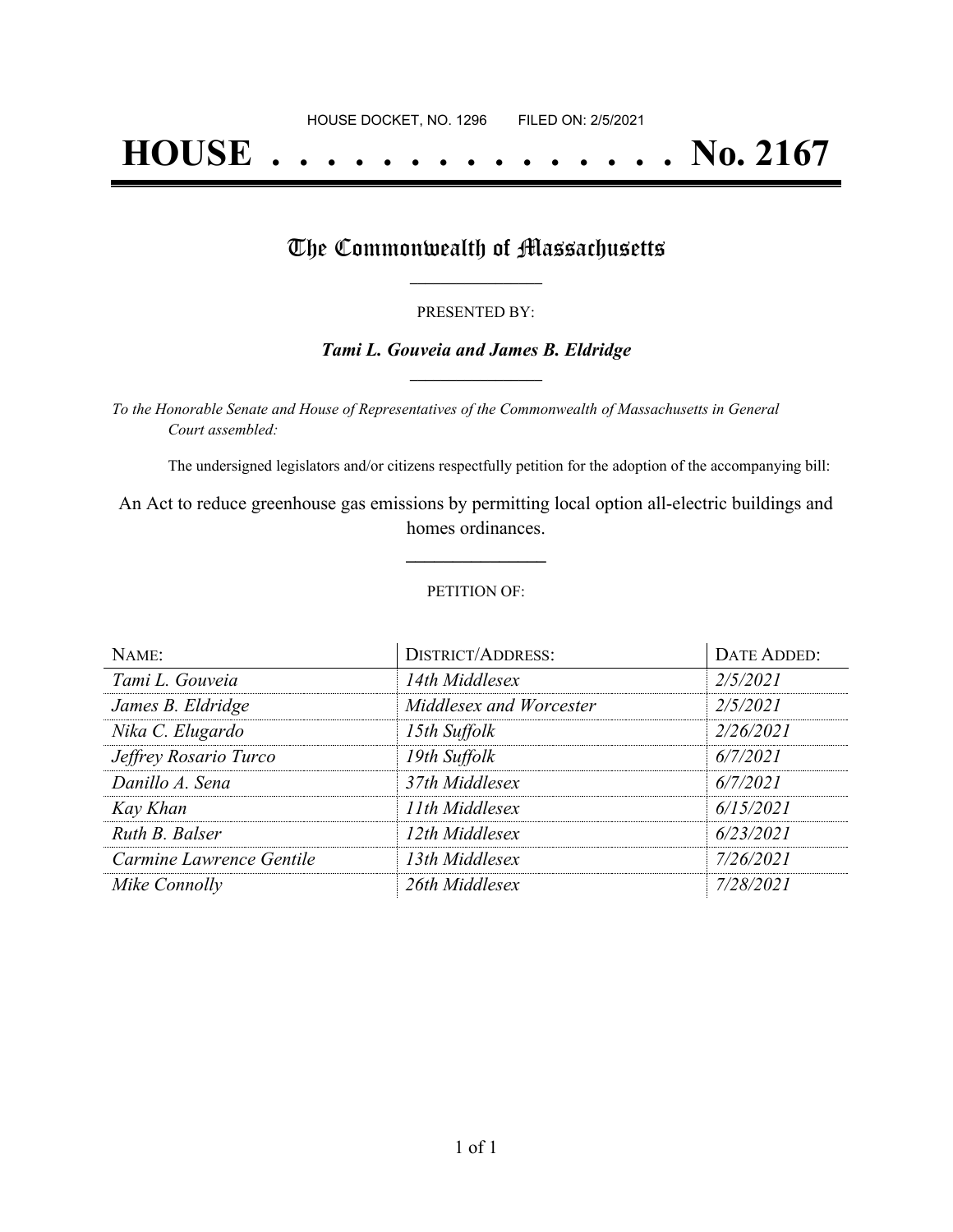#### HOUSE DOCKET, NO. 1296 FILED ON: 2/5/2021

## **HOUSE . . . . . . . . . . . . . . . No. 2167**

By Representative Gouveia of Acton and Senator Eldridge, a joint petition (accompanied by bill, House, No. 2167) of Tami L. Gouveia, James B. Eldridge and Nika C. Elugardo relative to providing for local option all-electric buildings and homes ordinances. Municipalities and Regional Government.

## The Commonwealth of Massachusetts

**In the One Hundred and Ninety-Second General Court (2021-2022) \_\_\_\_\_\_\_\_\_\_\_\_\_\_\_**

**\_\_\_\_\_\_\_\_\_\_\_\_\_\_\_**

An Act to reduce greenhouse gas emissions by permitting local option all-electric buildings and homes ordinances.

Be it enacted by the Senate and House of Representatives in General Court assembled, and by the authority *of the same, as follows:*

1 Chapter 143 of the General Laws is hereby amended by inserting after section 100 the

2 following section:-

#### 3 LOCAL OPTION FOR ALL-ELECTRIC BUILDINGS AND HOMES.

4 Section 101. (a) For the purposes of this section, the following words shall have the

5 following meanings unless the context clearly requires otherwise:

6 "All-Electric", the system, building or project uses a permanent supply of electricity or

7 geothermal energy for substantially all sources of energy for space conditioning, including, but

- 8 not limited to, heating and cooling, water heating (including pools and spas), cooling appliances,
- 9 clothes drying appliances and cooking equipment. An all-electric system, building or project may
- 10 include solar thermal collectors, but installs no natural gas, heating oil or propane plumbing or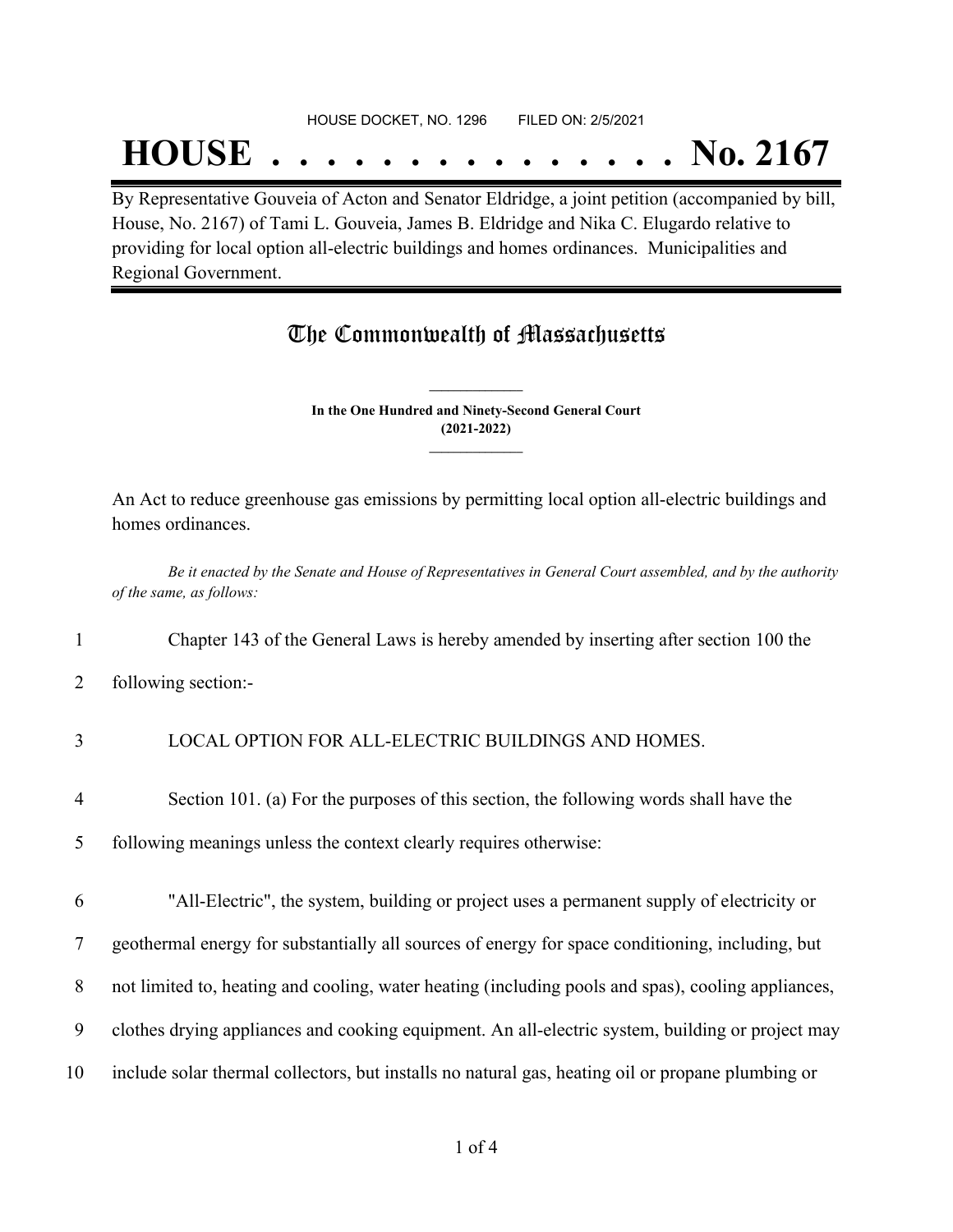equipment in or in connection with a building or within property lines of the premises, extending from the point of delivery at the gas meter.

 "Building", a structure used for support or shelter of any use or occupancy, including, but not limited to, houses, apartment buildings, condominium buildings, office buildings, libraries, recreation centers, museums, airport buildings, public safety buildings, hospitals, clinics, education centers, transportation facilities, cruise ship terminals, marina buildings, convention facilities and other structures.

 "Building construction project", any planning, design, building or construction activity, including, but not limited to, demolition, a new building, new construction, major renovation or building additions.

 "Natural gas", a type of gas used as a fuel which originates in the ground and is predominantly methane and other hydrocarbons.

 "Major renovation", a municipal or private construction project or renovation to an existing structure other than repair and regular maintenance. A major renovation shall include, but is not limited to, the following: a change in use or structural repair to an existing building or facility; remodeling, rehabilitation, reconstruction, historic restoration, changes to the plan configuration of wall and full-height partitions, where the scope of work is sufficient to support LEED certification and extensive enough such that normal building operations cannot be performed while the work is in progress or a new certificate of occupancy or similar official indication that it is fit and ready for use, is required; provided, however, that major renovation shall not include regular maintenance, reroofing, floor covering, painting, wallpapering or changes to mechanical and electrical systems.

of 4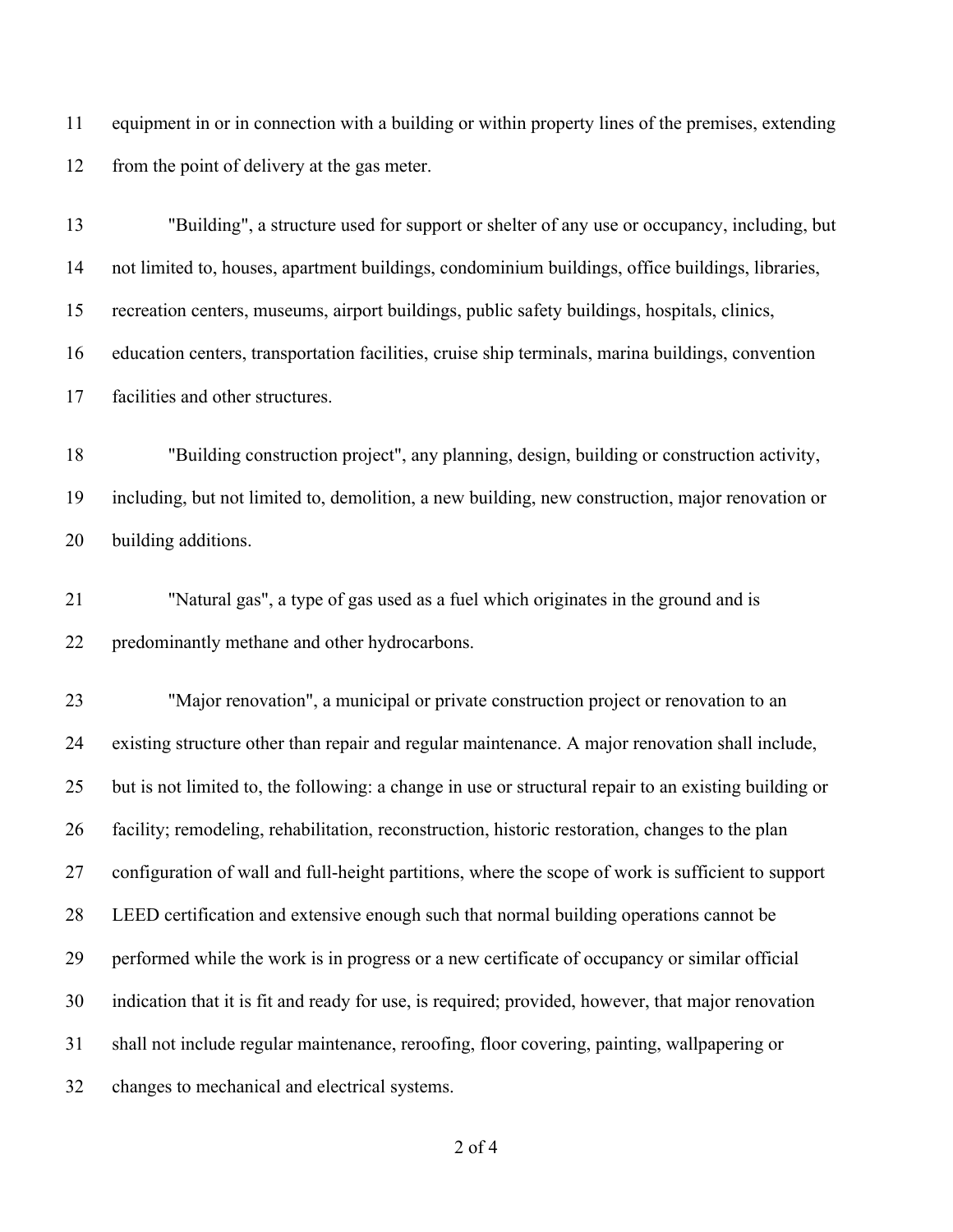"New building", any new construction that will require heating or cooling and that is associated with a valid building permit application on or after the effective date of this law, including but not limited to, construction (a) on a vacant lot, (b) to replace a demolished building or (c) of a new accessory building constructed on an existing residential or commercial property.

 "On-site fossil fuel infrastructure", an assemblage of materials and equipment, including, but not limited to, pipes, tanks, storage units, valves, gauges and other appurtenances, incorporated in a building or its surrounding premises, designed or to be used for the purpose of supplying fossil fuel to the building and its premises for on-site combustion. Such infrastructure shall include, but not be limited to,: (1) in the case of natural gas, a supply line that runs from the gas meter to the building and its premises, including a gas supply line running directly to a heating system, a water heater, cook stove, clothes dryer or other appliances or equipment; (2) in the case of propane gas, a supply line that runs from a propane tank to appliances or equipment; and (3) in the case of fuel oil, also known as heating oil, a supply line that feeds directly from the tank to a furnace or boiler to produce heat.

 (b)(1) Notwithstanding section 7 of chapter 40A, section 13 of chapter 142, sections 93, 94, 95 and 100 of chapter 143 and chapter 164, a new building, a building construction project or a major renovation project for which the building permit application is submitted on or after January 1, 2022 shall be all-electric and shall not possess on-site fossil fuel infrastructure, except as follows:

 (2) Natural gas or propane service and plumbing may be installed if necessary for processes or features separate from the operation of systems integral to building functions, including, but not limited to, vehicle fueling and mechanic shop equipment;

of 4